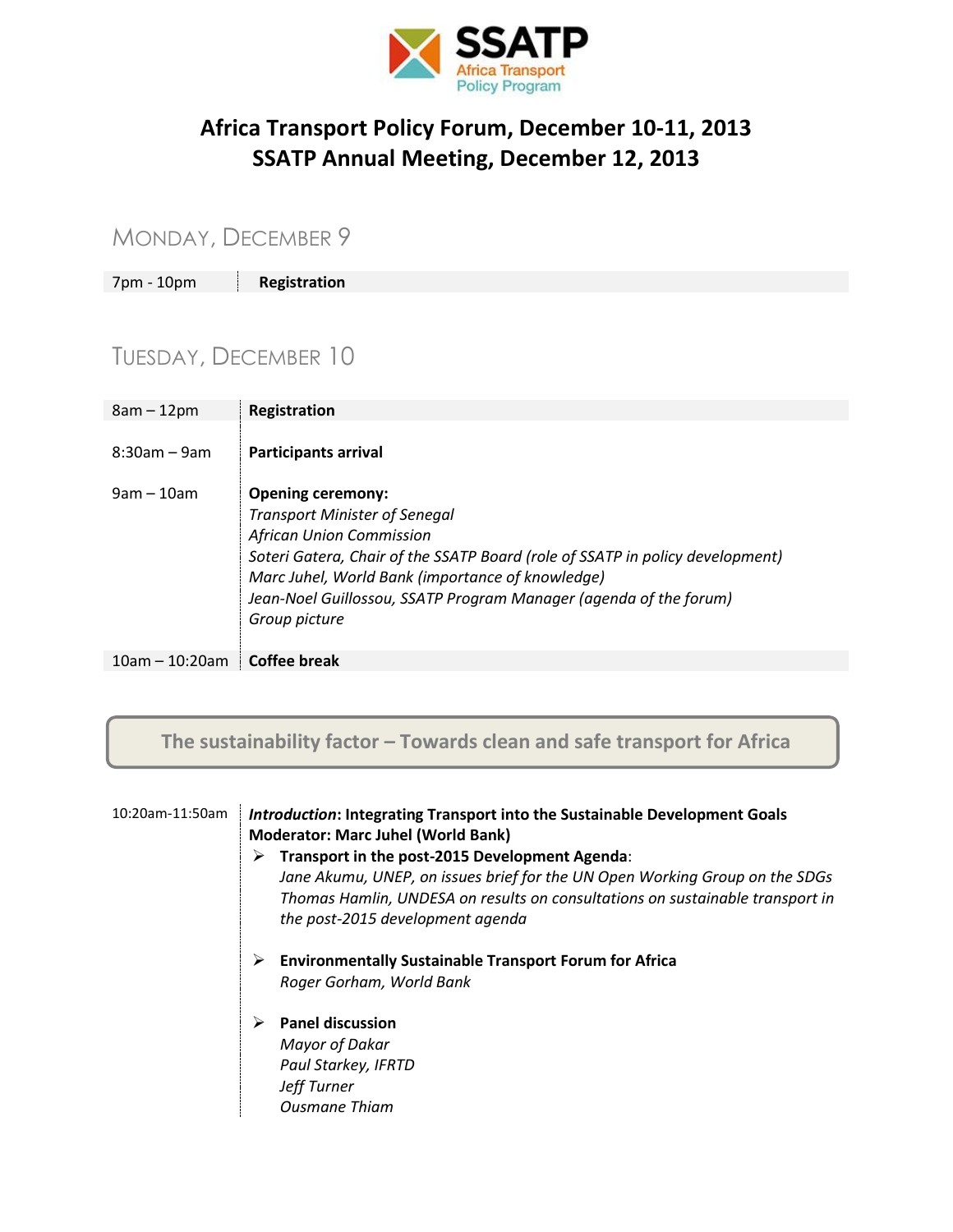| $11:50am - 1pm$ | Parallel session 1:<br><b>Building more</b><br>sustainable transport<br>systems<br><b>Moderator: Roger</b><br>Gorham                                                                                                                                                                                                                     | Parallel session 2:<br><b>Mainstreaming climate</b><br>change adaptation and<br>mitigation into transport<br>policy<br><b>Moderator: Julien Allaire</b>                                                                                                                                                                                                                                                                                                                                                                                                                                                                                   | Parallel session 3: Inclusive<br>transport<br>Moderator: Jephthah<br>Chagunda (ARTA)                                                                                                                                                                                                                                                                                                                                                                                                                                                                                                                                                                               |
|-----------------|------------------------------------------------------------------------------------------------------------------------------------------------------------------------------------------------------------------------------------------------------------------------------------------------------------------------------------------|-------------------------------------------------------------------------------------------------------------------------------------------------------------------------------------------------------------------------------------------------------------------------------------------------------------------------------------------------------------------------------------------------------------------------------------------------------------------------------------------------------------------------------------------------------------------------------------------------------------------------------------------|--------------------------------------------------------------------------------------------------------------------------------------------------------------------------------------------------------------------------------------------------------------------------------------------------------------------------------------------------------------------------------------------------------------------------------------------------------------------------------------------------------------------------------------------------------------------------------------------------------------------------------------------------------------------|
|                 | Making Africa's<br>➤<br>transport<br>infrastructure more<br>resilient to climate<br>change<br>Gordon Robertson,<br>Ken Strzepek<br>➤<br>Recent advances in<br>fuel efficiency and<br>how they can be<br>used in the region<br>Jane Akumu, UNEP<br>on behalf of GFEI<br>➤<br><b>Urban centralities</b><br>and fuel economy<br>Pedro Ortiz | (CODATU)<br>$\triangleright$ Turning the Right<br><b>Corner: Ensuring</b><br><b>Development through</b><br>a Low-Carbon<br><b>Transport Sector and</b><br>potential applications<br>to the African context<br>Andreas Kopp, World<br><b>Bank</b><br>$\triangleright$ Options for Africa to<br>reduce transport-<br>related greenhouse<br>gas emissions<br>Speaker TBD<br>$\triangleright$ The Transport<br><b>Environment Science</b><br><b>Technology (TEST)</b><br><b>Network Africa:</b><br>helping African<br>countries make the<br>most of scientific and<br>technological<br>transport research<br>Dieter Schwela,<br><b>EURIST</b> | $\triangleright$ Rural Transport Policies<br>in Nigeria and Uganda:<br>their contribution to<br>rural growth and<br>poverty reduction<br>Jeff Turner, Leeds<br>University<br>$\triangleright$ Gender Equality Policy<br>in the road sector in<br>Uganda<br><b>Speakers: Nite Tanzarn</b><br>(Consultant)<br>$\triangleright$ Rural access indicators<br>in the Results<br><b>Framework for the</b><br><b>SDGs: practical and</b><br>policy implications<br>Paul Starkey, IFRTD<br>$\triangleright$ Gender mainstreaming<br>in rural transport in<br>Vietnam<br>Le Thi Thu Ha (Lao Cai<br><b>Provincial Women's</b><br>Union), Phuong Thi<br>Minh Tran (World Bank) |
| $1pm-2pm$       | Lunch                                                                                                                                                                                                                                                                                                                                    |                                                                                                                                                                                                                                                                                                                                                                                                                                                                                                                                                                                                                                           |                                                                                                                                                                                                                                                                                                                                                                                                                                                                                                                                                                                                                                                                    |

### *Creating the proper environment for making roads safe in Africa*

| $2pm - 3:30pm$ | <b>Mainstreaming Road Safety in Regional Trade Corridors</b>                         |
|----------------|--------------------------------------------------------------------------------------|
|                | Trade corridors present the best opportunities of impact for road safety             |
|                | interventions as they typically experience the highest volumes of traffic, have high |
|                | strategic priority, attract large investments, and are particularly amenable to      |
|                | targeted treatments.                                                                 |
|                | Moderator: Jean Kizito Kabanguka, African Development Bank                           |

### *Towards a greener, more inclusive transport sector*

 $\overline{\phantom{a}}$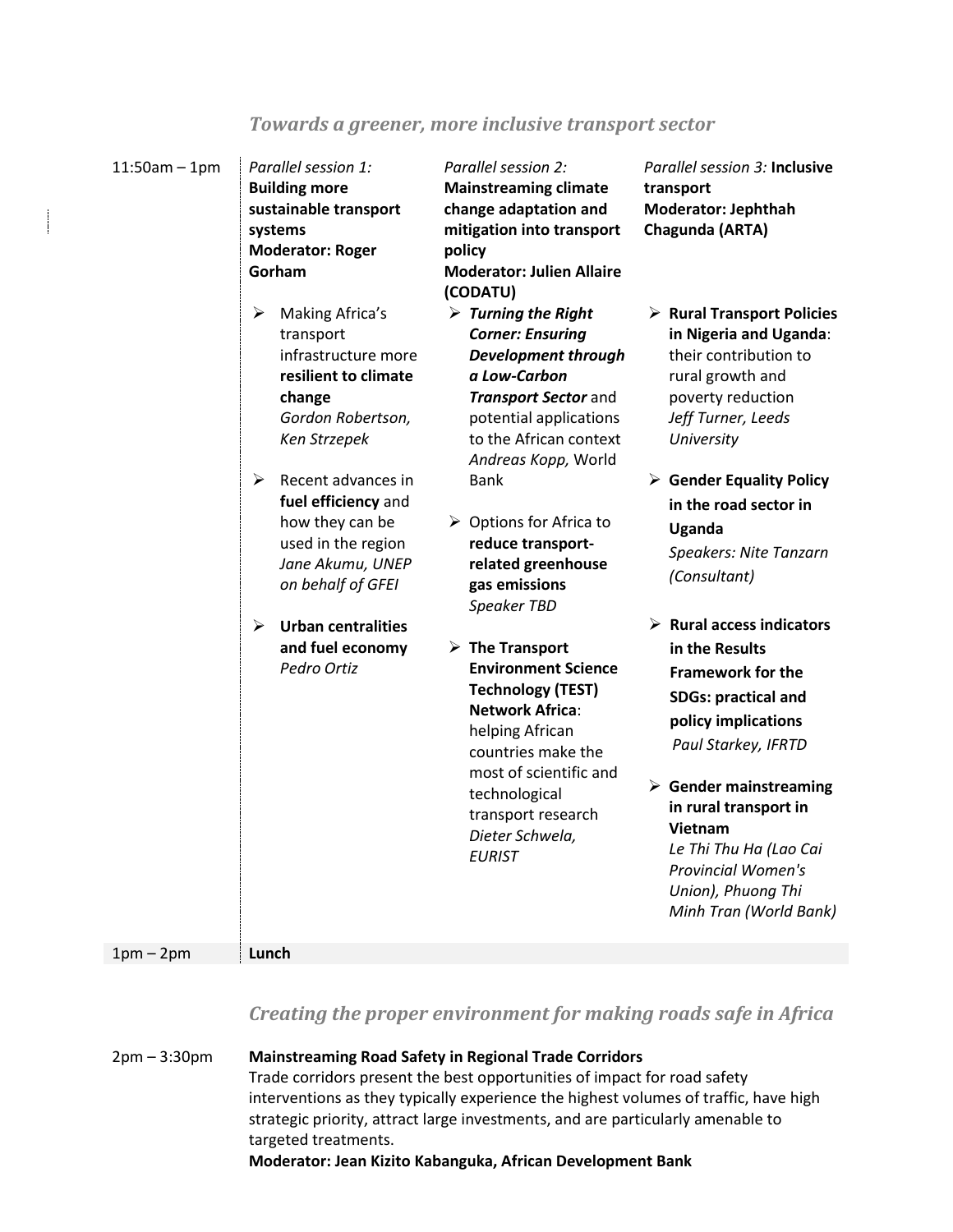|                   | $\triangleright$ Ghana's George W. Bush Highway – A Case Study for Change<br>Speaker: representative from Ghanaian Lead Agency                                                                                                                                                                                                                                                                                   |
|-------------------|------------------------------------------------------------------------------------------------------------------------------------------------------------------------------------------------------------------------------------------------------------------------------------------------------------------------------------------------------------------------------------------------------------------|
|                   | <b>Presentation of the SSATP guidelines</b><br>➤<br><b>Martin Small</b>                                                                                                                                                                                                                                                                                                                                          |
|                   | <b>Prioritising corridor safety investment</b><br>➤<br>Rob McInerney, iRAP (video)                                                                                                                                                                                                                                                                                                                               |
|                   | ➤<br>Harmonization of norms and standards on the Trans-African Highways and<br>Road Safety Charter for Africa - African Union Commission<br><b>Speaker: Africa Union Commission</b>                                                                                                                                                                                                                              |
|                   | <b>Panel Discussion: Applying the Guidelines</b><br>➤<br>Panelists:<br>Jean Acri, IRU<br><b>Barney Curtis, FESARTA</b><br>EIB?                                                                                                                                                                                                                                                                                   |
| $3:30$ pm- $4$ pm | <b>Coffee break</b>                                                                                                                                                                                                                                                                                                                                                                                              |
| $4pm-5pm$         | <b>Establishing and Strengthening Lead Road Safety Agencies</b><br>Moderator: Marie-Thérèse Guiebo (UNECA)<br>$\triangleright$ Guidance for Lead Agencies<br><b>Speaker: Martin Small</b>                                                                                                                                                                                                                        |
|                   | Institutional issues for Lead Agencies in Africa<br>➤<br>Speaker: representative from the Nigerian Federal Road Safety Corps / WARSO                                                                                                                                                                                                                                                                             |
|                   | Panel Discussion: Addressing institutional road safety management issues<br>➤<br>Panelists:<br>Panel chaired by Marie-Thérèse Guiebo (UNECA)<br><b>Morocco Ministry of Transport</b><br><b>Martin Small</b><br>Nigerian Federal Road Safety Corps / WARSO (West African Road Safety<br>Organisation)<br>European delegation<br>Representative from Ethiopia/Senegal (Papa Diouf)/Gambia/Ghana (speaker<br>above) |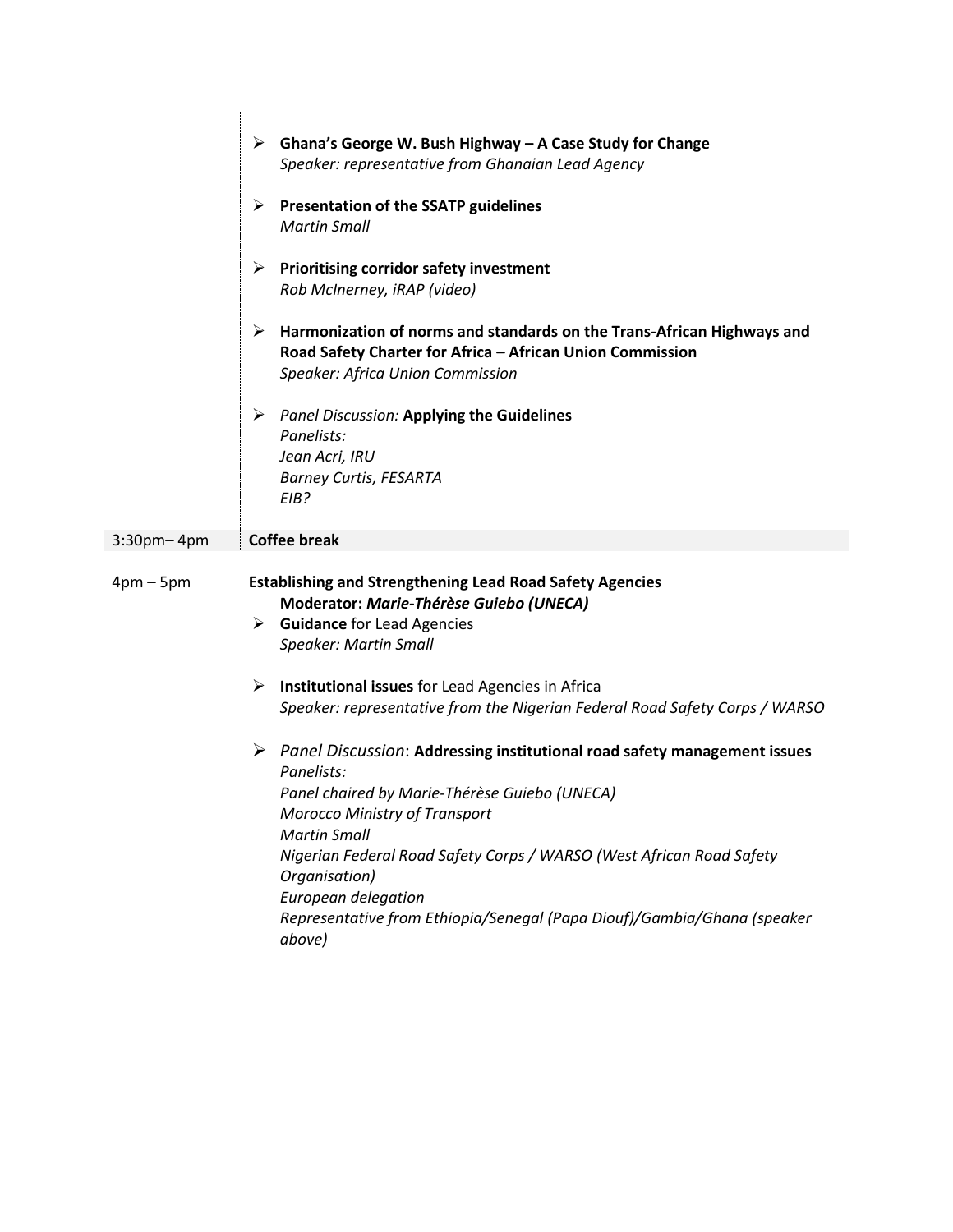| $5pm-6pm$                       | <b>Road Safety, Technical Session</b><br><b>Moderator: Senegalese journalist</b><br><b>Safe Roads for All</b><br>Saul Billingsley, FIA Foundation (video) |
|---------------------------------|-----------------------------------------------------------------------------------------------------------------------------------------------------------|
|                                 | Road trauma estimates in Africa, and future data management requirements<br><b>Martial Missimikim, WHO</b>                                                |
|                                 | <b>African Road Safety Corridors Initiative</b><br>Anne-Valérie Troy, Total                                                                               |
| $6:30 \text{ pm} - 8 \text{pm}$ | <b>Cocktail offered by Ministry of Transport Senegal</b>                                                                                                  |

# WEDNESDAY, DECEMBER 11

| Spearheading transport policy reform in Africa |                                                                                                                                                                                                                                                                                                                                                                                                                                                                                                                                                                                                                                             |  |
|------------------------------------------------|---------------------------------------------------------------------------------------------------------------------------------------------------------------------------------------------------------------------------------------------------------------------------------------------------------------------------------------------------------------------------------------------------------------------------------------------------------------------------------------------------------------------------------------------------------------------------------------------------------------------------------------------|--|
| $9am - 10:30am$                                | <b>Policy development</b><br>Moderator: Permanent Secretary, Ministry of Equipment and Transport, Senegal<br><b>Transport Policy Performance Review - SSATP</b><br>➤<br>This publication focuses on the evaluation of policy performance and progress<br>with respect to SSATP's Second Development Plan (DP2) themes, following the<br>establishment of multiple road agencies and road funds, as well as multi-<br>country corridor agencies.<br>Speaker: Marc-Andre Roy, SSATP Consultant<br><b>Panel discussion</b><br>➤<br>Panelists:<br>Sierra Leone<br>Serge Bela, Burkina Faso<br>Chris Appiah, ECOWAS<br>Sylvestre Kotchofa, ARMFA |  |
| $10:30$ am - 11am                              | <b>Coffee break</b>                                                                                                                                                                                                                                                                                                                                                                                                                                                                                                                                                                                                                         |  |
| 10:30am-11:30am                                | <b>Press conference TBC</b>                                                                                                                                                                                                                                                                                                                                                                                                                                                                                                                                                                                                                 |  |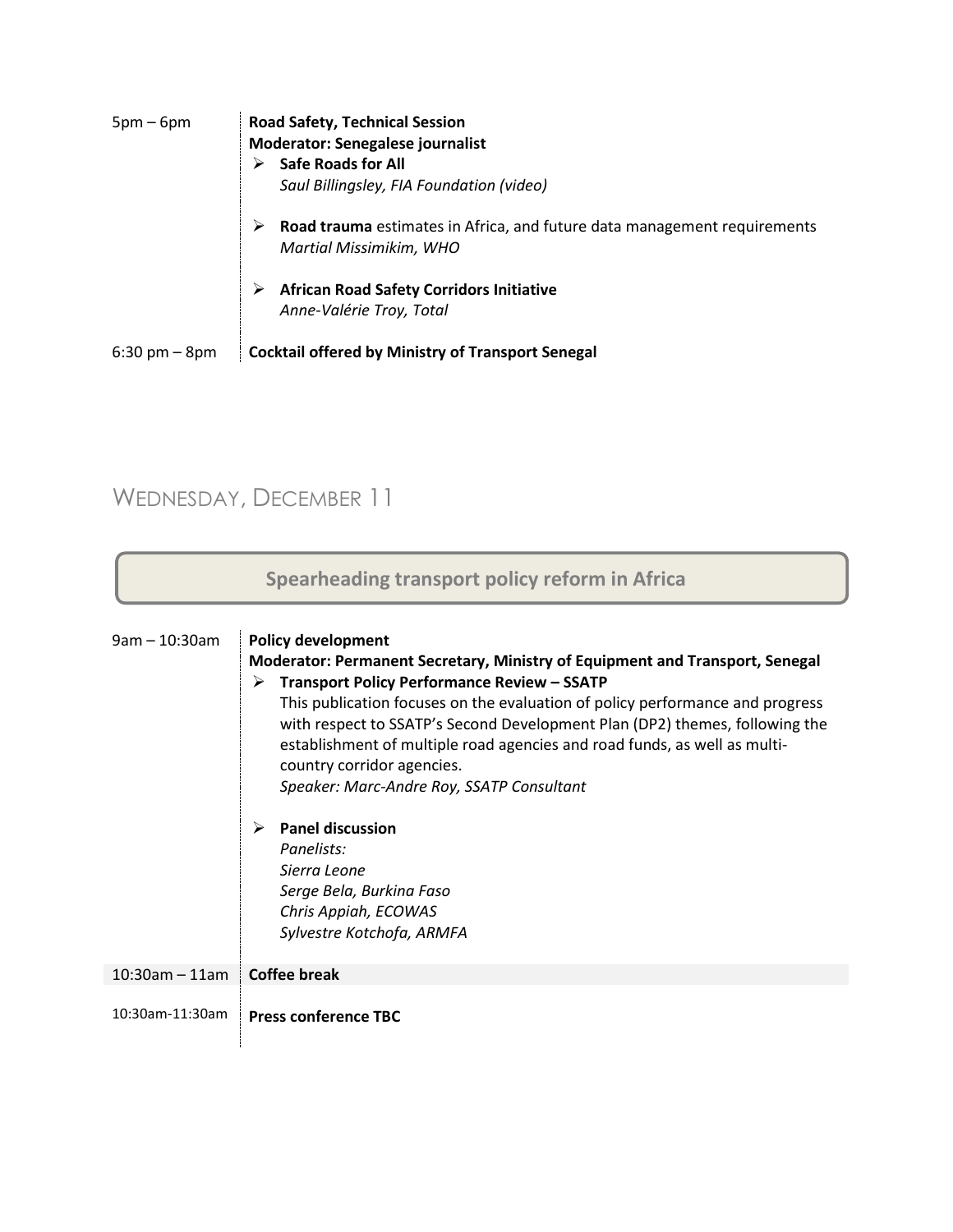#### 11am – 12pm *Technical session track 1*: **Moderator: Stefan Atchia, AfDB**

- **Development of Transport Sector Data Management Systems** Transport sector data management is at the heart of good sector policy development and measuring policy performance. SSATP carried out detailed institutional assessments of data management systems, policies, procedures and practices in 4 different countries. *Speaker: Serge Bela, Burkina Faso*
- **Communicating the value of transportation studies and research to the public, politicians and policy-makers** Findings of transport studies impact policy analysis and advice. However, transport research findings are often not disseminated effectively. Efforts to accelerate the delivery and implementation of innovation and research findings are essential. *Speaker: Maryland State Highway Administration*

#### *Technical session tra*ck 2: Regional Integration **Moderator: Tapio Naula, AfDB**

- **Optimizing the movement of people and goods across Africa** The planning and operation of multimodal networks considering, people and good, is one of the key points for a sustainable infrastructure investment, especially in Africa. Knowledge, methodologies and technology is available to professionals for this complex enterprise. *Speaker: Miller Crockart, PTV Group*
- **Quantitative analysis of bilateral road transport agreements (QuARTA)** The review identifies the defining characteristics of regional road transport agreements and the implications they may have on market integration. It is intended to guide countries in their efforts to reform their road transport sectors. S*peakers: Virginia Tanase (World Bank)*
- **Transport Corridor Observatories** Presentation of the guidelines to set up transport corridor observatories recently produced by the SSATP *Speaker: Oliver Hartman (SSATP/Trade Facilitation Facility)*

*Technical session tra*ck 3:

 $\triangleright$  Making Africa's transport infrastructure more **resilient to climate change:**  follow up consultation *Gordon Robertson, Ken Strzepek*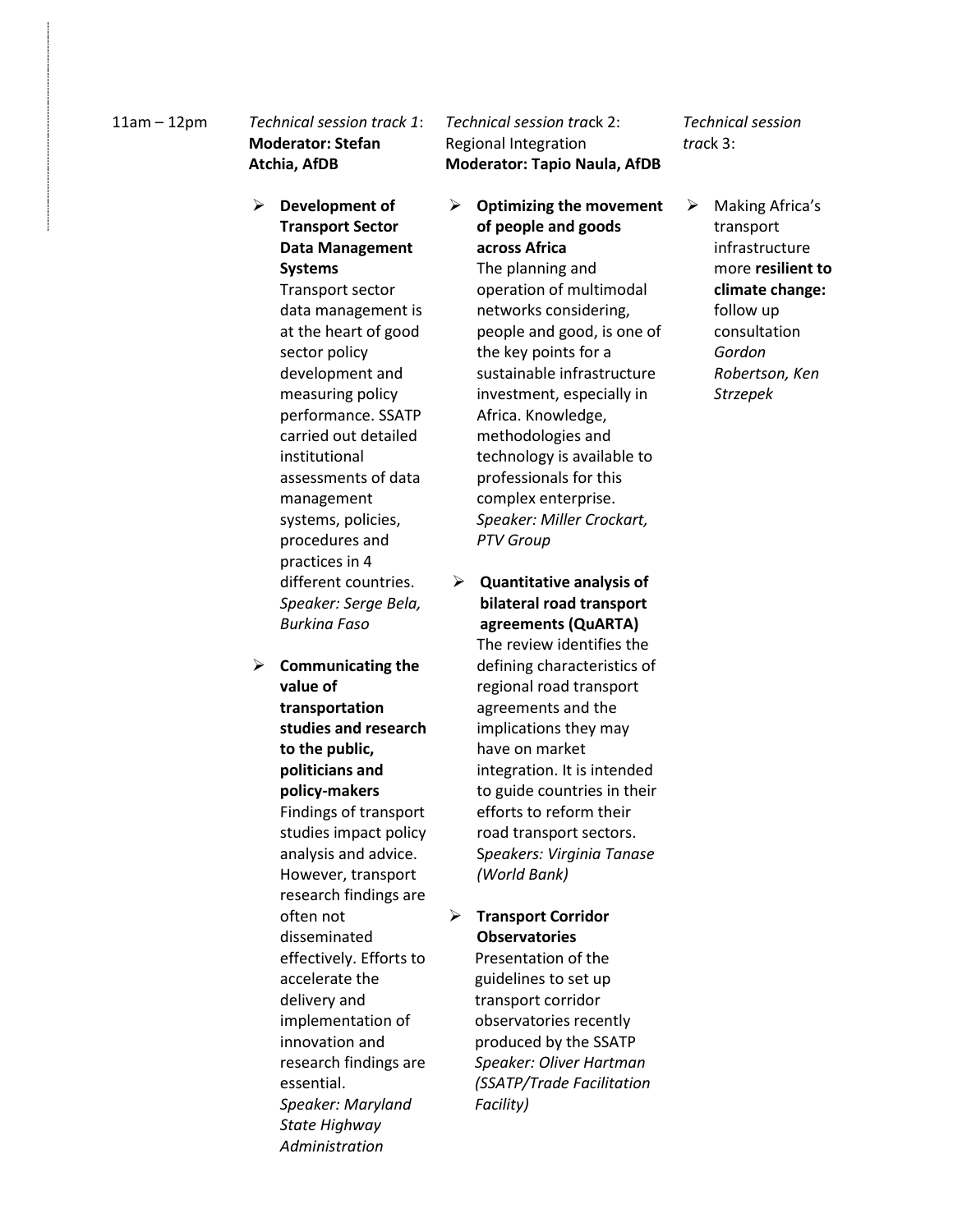|              | ➤<br><b>Policy incentives for</b><br>freight transport<br>fleet renewal: the<br><b>Moroccan</b>                                                                       |
|--------------|-----------------------------------------------------------------------------------------------------------------------------------------------------------------------|
|              | experience                                                                                                                                                            |
|              | Speaker: Morocco                                                                                                                                                      |
| $12pm - 1pm$ | Evaluating governance in the transport sector                                                                                                                         |
|              | Moderator from Mozambique/Liberia/Rwanda                                                                                                                              |
|              | <b>Transport Governance Indicators for Sub-Saharan Africa</b><br>➤                                                                                                    |
|              | SSATP has recently launched a new study to identify a set of easily collectible                                                                                       |
|              | performance indicators to measure transport governance at the national level in                                                                                       |
|              | an efficient and systematic manner. The purpose of the study is not only to track<br>progress in the area of transport governance in Africa but also to foster policy |
|              | change and encourage countries to integrate those indicators in their respective                                                                                      |
|              | governance evaluation frameworks.                                                                                                                                     |
|              | Speaker: Justin Runji, SSATP                                                                                                                                          |
|              | Assessing Governance in the Transport sector - European Commission study<br>≻                                                                                         |
|              | The objective of the assessment is to provide guidance and support to                                                                                                 |
|              | stakeholders of the transport sector in beneficiary countries to address                                                                                              |
|              | governance issues when designing and implementing a transport project. It                                                                                             |
|              | builds on 12 concept papers and 5 working papers providing a comprehensive                                                                                            |
|              | overview of governance in the transport sector in Africa.                                                                                                             |
|              | Marc Stalmans, European Commission                                                                                                                                    |
| $1pm-2pm$    | Lunch                                                                                                                                                                 |

#### *Improving performance through private sector participation*

2pm – 3:30pm **Private sector participation in the road sector Moderator: Marième Decrane, Senegal Ministry of Transport Road Transport Industry Surveys in East Africa** High road transport prices have been singled out as major obstacles to trade in Africa. To address this challenge, SSATP recently completed surveys in Kenya, Tanzania and Rwanda, focusing on priority challenges such as the cost of the inputs in the trucking industry: fuel prices, spare parts and maintenance costs, as well as financing of vehicles. *Speaker: Olivier Hartmann (SSATP/TFF) or Aloys Rusagara, TTCA* **Private sector engagement for trade facilitation: fostering collaboration between commercial freight operators and public authorities** SSATP's Working Paper No. 96, Border Crossing Monitoring along the Northern Corridor aims to measure improvements at three border posts (Malaba, Busia and Gatuna/Katuna) following key policy decisions taken by the Governments of Kenya and Uganda to facilitate cross-border movements. *Speaker: Olivier Hartmann (SSATP/TFF) or Aloys Rusagara, TTCA*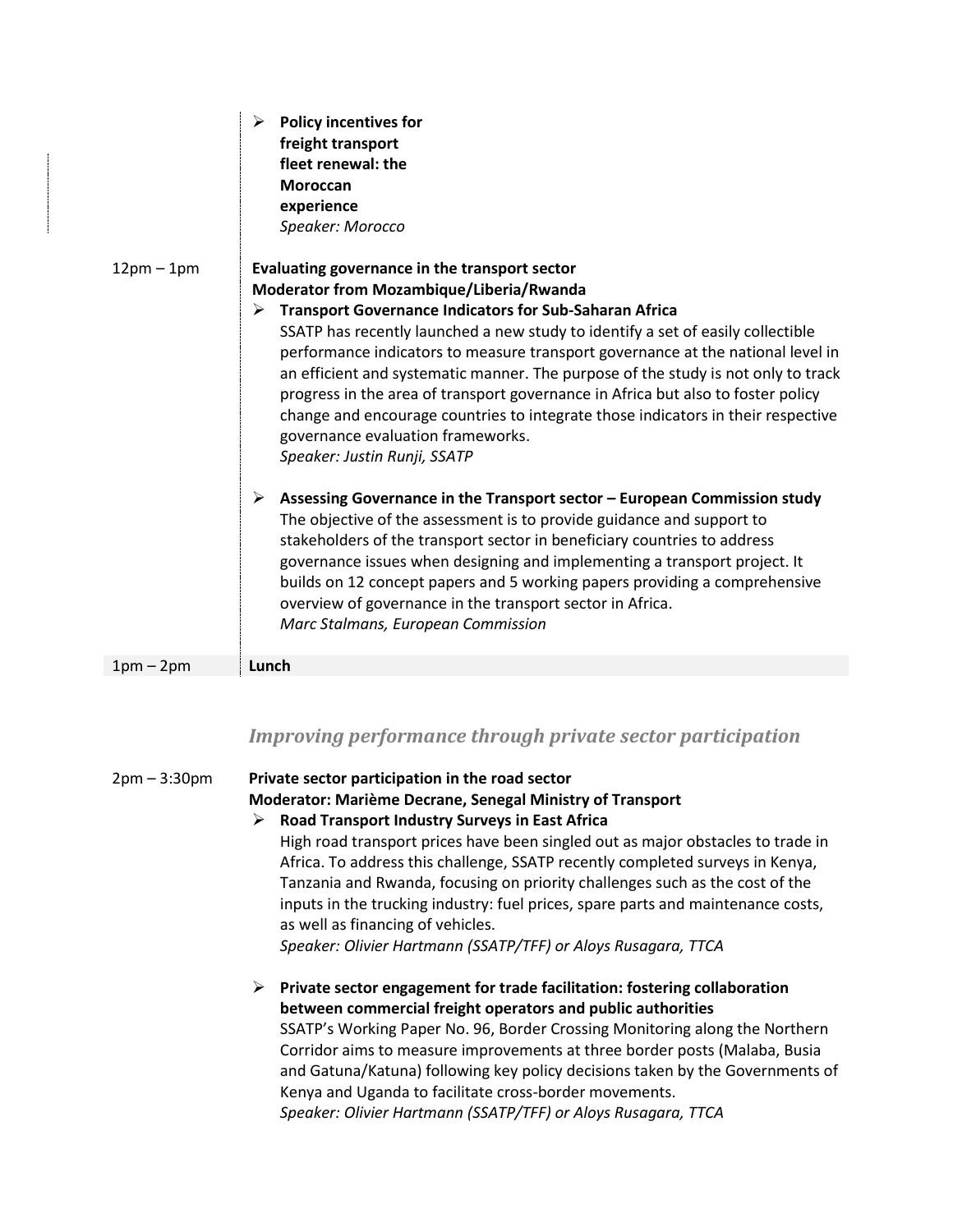|                   | ↘<br>Public-Private Partnerships (PPPs) in the road sector - SSATP<br>The review consolidates good practices on private sector involvement through<br>PPPs in road financing, provision and management, and provides an in-depth<br>understanding of key related issues and principles, including lenders'<br>perspectives and requirements in support of project finance for road PPPs.<br>Speaker: Peter Brocklebank, SSATP Consultant                                                                                                                                   |
|-------------------|----------------------------------------------------------------------------------------------------------------------------------------------------------------------------------------------------------------------------------------------------------------------------------------------------------------------------------------------------------------------------------------------------------------------------------------------------------------------------------------------------------------------------------------------------------------------------|
| $3:30$ pm $-4$ pm | <b>Coffee break</b>                                                                                                                                                                                                                                                                                                                                                                                                                                                                                                                                                        |
| $4pm-5pm$         | Private sector participation in the railway sector<br>Moderator: APIX, Senegal<br>$\triangleright$ Leveraging the potential of private sector involvement for the development of<br><b>African railways</b><br>Speaker: Pierre Pozzo di Borgo, International Finance Coorporation<br><b>Improving Performance of Railways in Africa</b><br>➤<br>Presentation of the SSATP Working Paper 94 which assesses the state of the<br>railway sector in Africa and provides a framework for improving railway sector<br>performance.<br>Speaker: Henry des Longchamps (World Bank) |
| $5pm-6pm$         | <b>Closing session</b>                                                                                                                                                                                                                                                                                                                                                                                                                                                                                                                                                     |
|                   | Panel on outcomes of the Forum: session would cover the 2 days of the Forum<br>➤<br>+ SSATP dissemination event on urban mobility and accessibility<br>Panelists: African Union Commission or African Development Bank (chairperson)<br>One rapporteur per day<br>REC Jean Paul Libebele/Development partner/Private Sector Barney Curtis,<br>FESARTA /Senegal likely permanent secretary /English speaking country<br><b>Closing remarks</b><br>➤                                                                                                                         |
|                   | Speakers: Senegalese Minister of Transport, SSATP Program Manager                                                                                                                                                                                                                                                                                                                                                                                                                                                                                                          |

### WEDNESDAY, DECEMBER 11

*Mobility and Accessibility in Urban Areas of Africa*

Presentation and discussion on emerging trends, emerging issues and strategies Action plan for cities Priorities for SSATP Third Development Plan *Participants: Representatives of the 20 cities involved in the SSATP study and participants at the transport policy forum*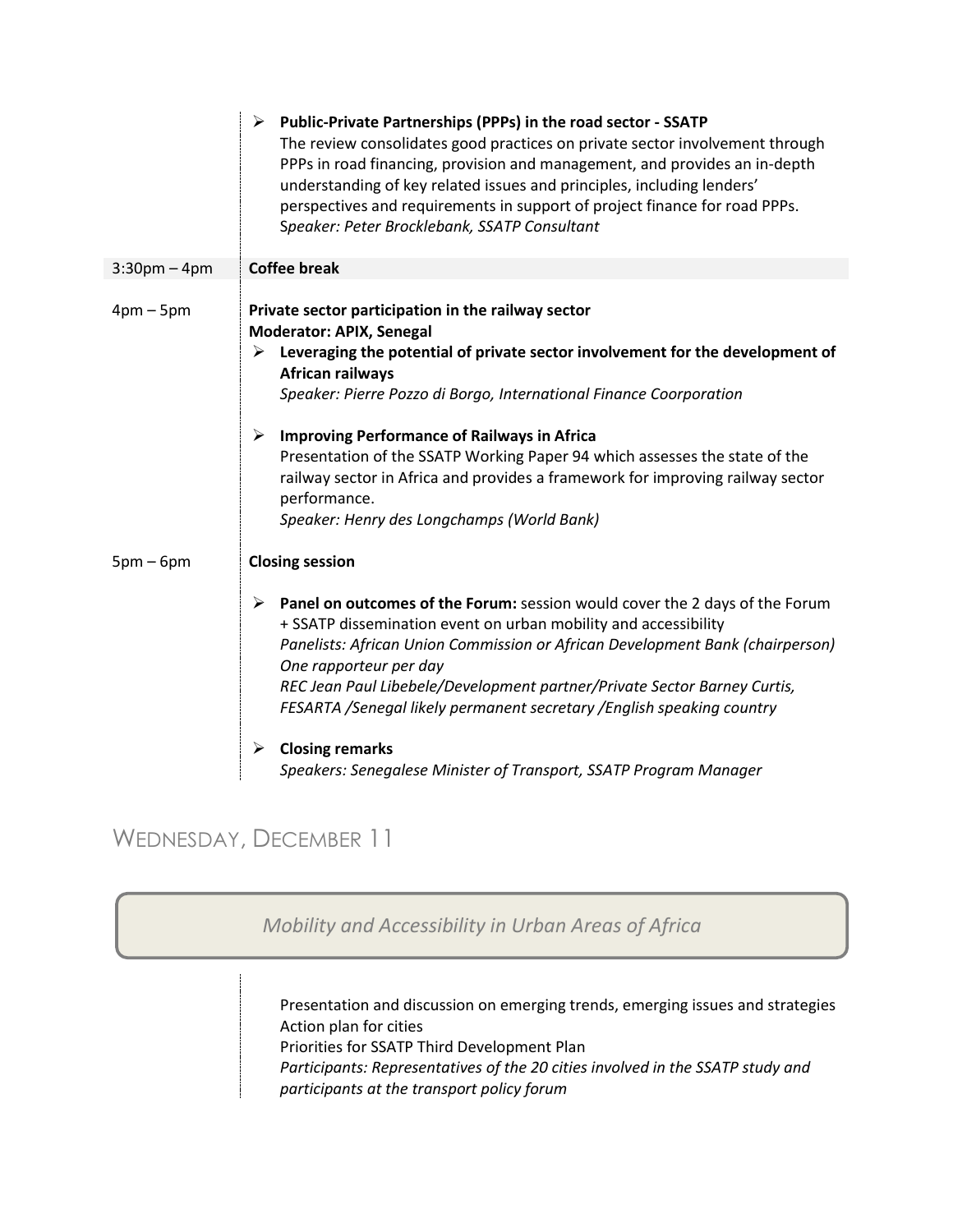# THURSDAY, DECEMBER 12

## *SSATP Annual Meeting*

| $8am - 9am$                                          | <b>Registration</b>                                                                                                                                                                                                                                                                                                                                                              |
|------------------------------------------------------|----------------------------------------------------------------------------------------------------------------------------------------------------------------------------------------------------------------------------------------------------------------------------------------------------------------------------------------------------------------------------------|
| $8:30$ am - 10am                                     | <b>Opening ceremony:</b><br><b>Transport Minister of Senegal</b><br>Gatera Soteri, Chair of the SSATP Board represented by UNECA<br>Paolo Ciccarelli, European Commission as Representative from SSATP donors<br>Supee Teravaninthorn, World Bank as host of the SSATP                                                                                                           |
| $10am - 10:30am$                                     | <b>Coffee break</b>                                                                                                                                                                                                                                                                                                                                                              |
| $10:30am -$<br>11:30am<br>$11:30$ am $-$<br>12:30 pm | <b>Progress on Second Development Plan</b><br><b>SSATP Program Manager</b><br><b>Messages from the Africa Transport Policy Forum</b><br>Representative from the Senegal Ministry of Transport                                                                                                                                                                                    |
| $12:30$ pm – 2pm                                     | Lunch                                                                                                                                                                                                                                                                                                                                                                            |
| $2pm - 3:30pm$                                       | <b>Presentation of Third Development Plan</b><br>Strategy to address the financing gap                                                                                                                                                                                                                                                                                           |
| $3:30$ pm – 4pm                                      | <b>Coffee break</b>                                                                                                                                                                                                                                                                                                                                                              |
| $4pm-5pm$                                            | <b>Closing remarks</b><br><b>African Union Commission</b><br>Mattia Celio, Swiss State Secretariat for Economic Affairs<br>Jean Kizito Kabanguka, African Development Bank<br>Jean-Paul Libebele, representative from the RECs<br>Agence Française de Développement<br>Supee Teravaninthorn, World Bank<br><b>Barney Curtis, FESARTA</b><br><b>Transport Minister of Senegal</b> |